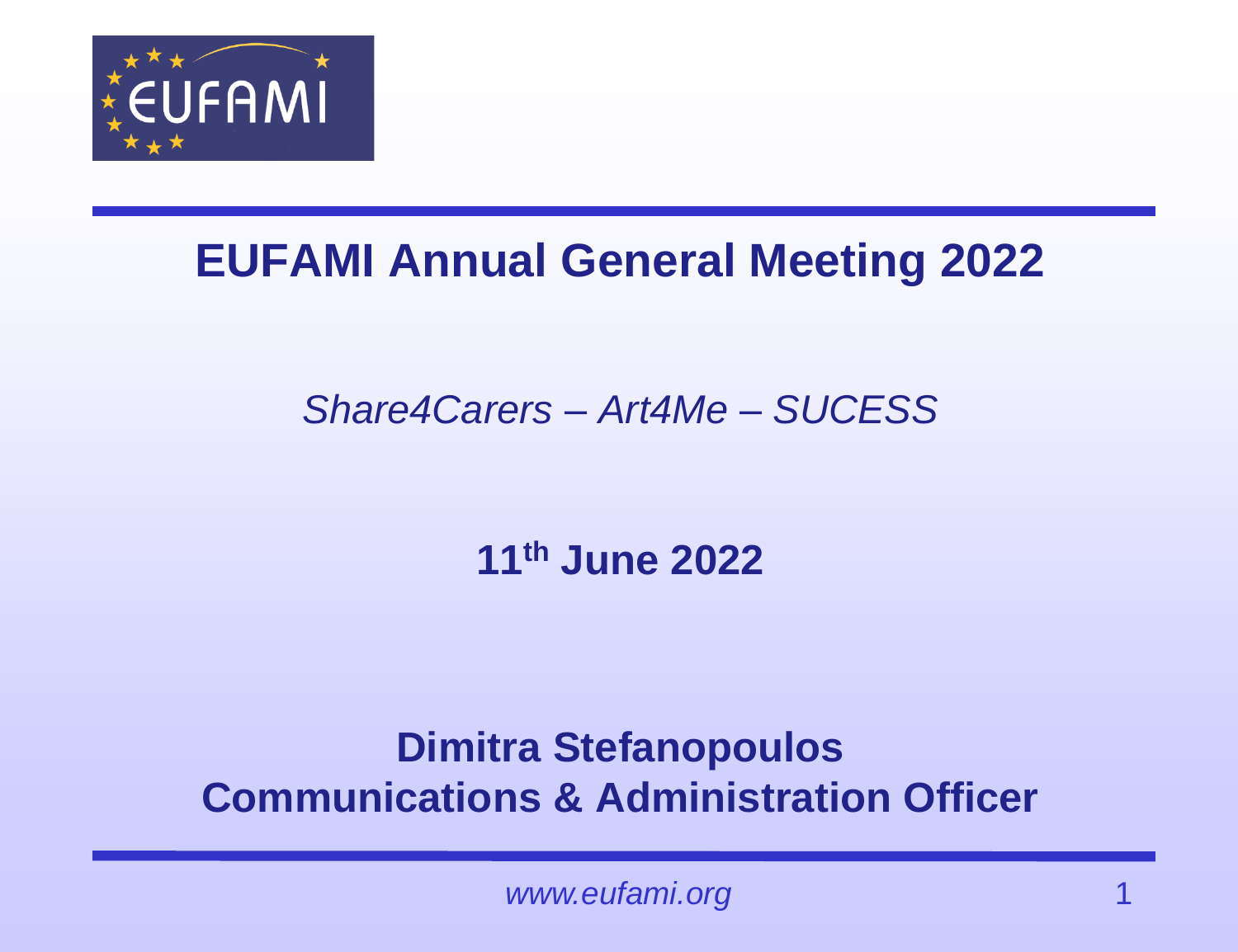



- ❖ Commenced in December 2019
- ❖ Concluded in January 2022
- ❖ Organiser: Dynami Zois (Greece)
- ❖ Partners from Belgium, Italy, Turkey, Croatia, Greece
- ❖ Sharing Good Practices for the psychoeducation of Children of Parents with ill mental health in Europe.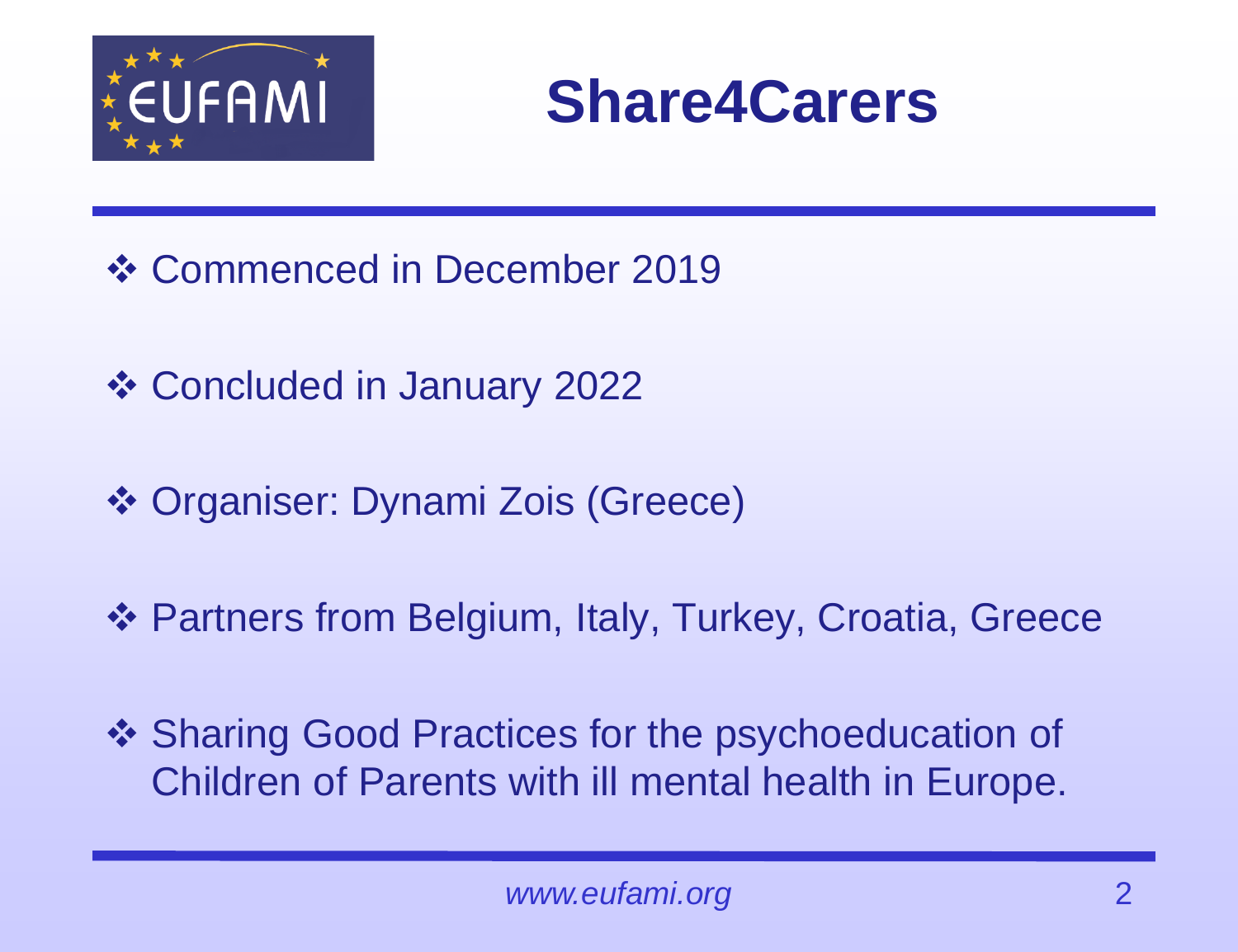

# **Share4Carers (contd.)**

- ❖ Aimed to promote key solutions by uniting patients' organisations, academics, clinicians and carers at national level.
- ❖ Provided all involved with the skills and knowledge necessary to raise awareness on the societal impact of children of parents with mental ill health.

#### ❖ Representatives;

- shared good practices
- exchanged perspectives on effective advocacy strategies
- learned how to engage with decision-makers at national and EU levels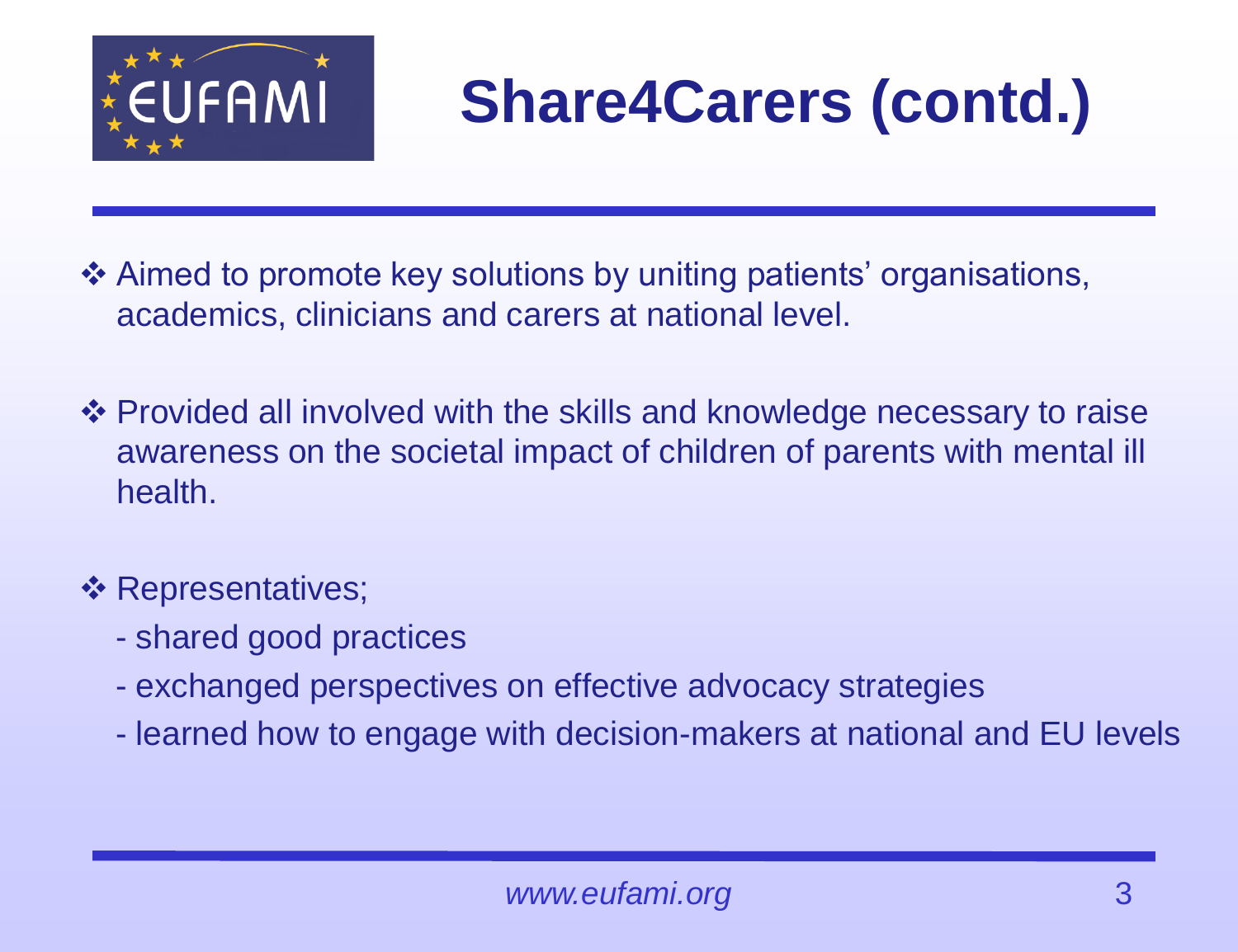

## **Share4Carers (contd.)**

*The goal was to draw the attention of the academic and general public, as well as relevant state institutions, to the importance of the development of basic and clinical psychoeducation, as well as key solutions in the prevention, early detection, intervention and support of children.*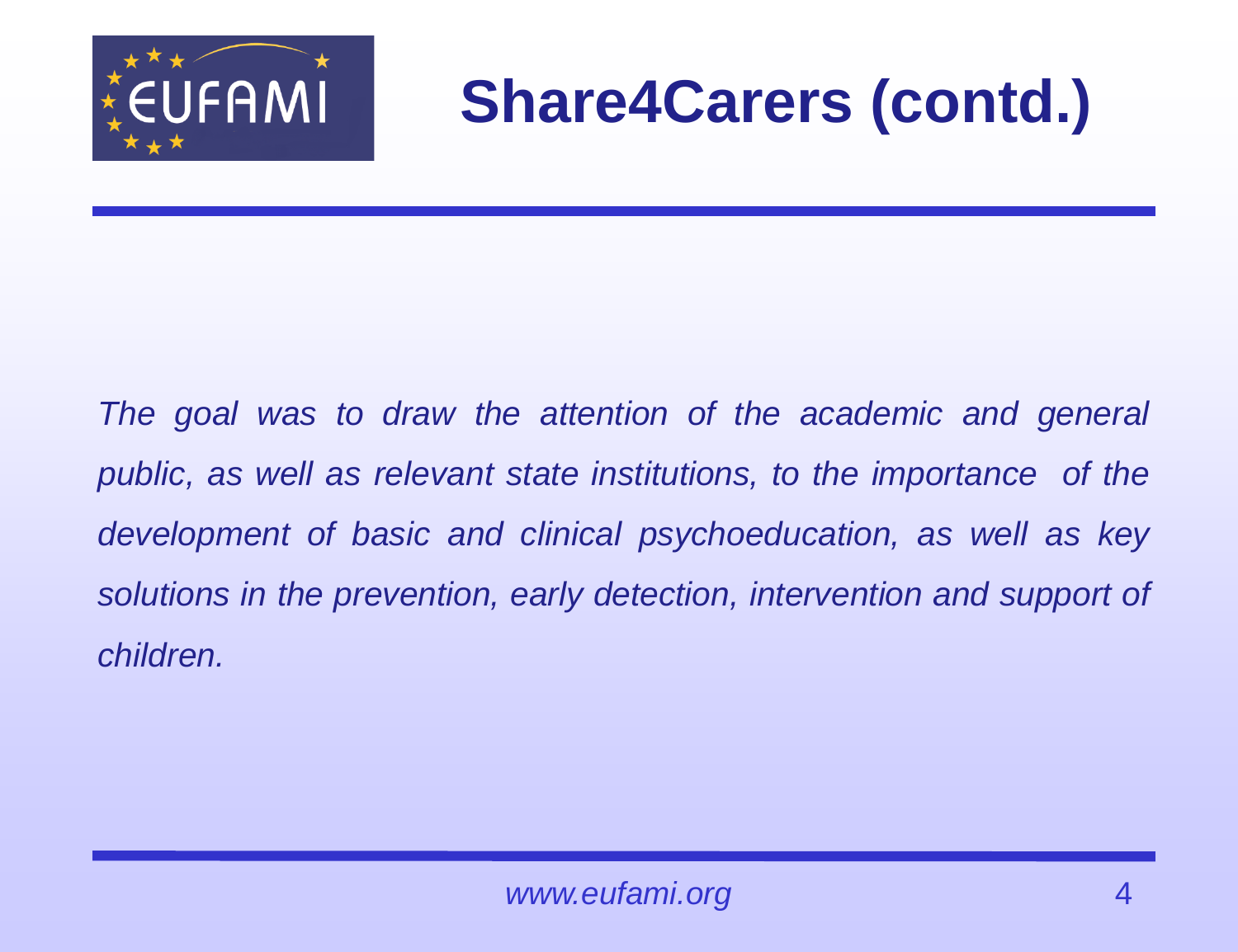

# **Share4Carers (contd.)**

- ❖ *EUFAMI acted as a partner throughout 2021 by modifying and implementing the PROSPECT programme to be delivered as an asset for children and young adults of parents with ill mental health.*
- ❖ *The Share4Carers programme was concluded in January 2022 with the publication of its Good Practices Guide, which can be viewed on the EUFAMI website.*
- ❖ *For further information on the programme, please visit: <https://share4carers.eu/>*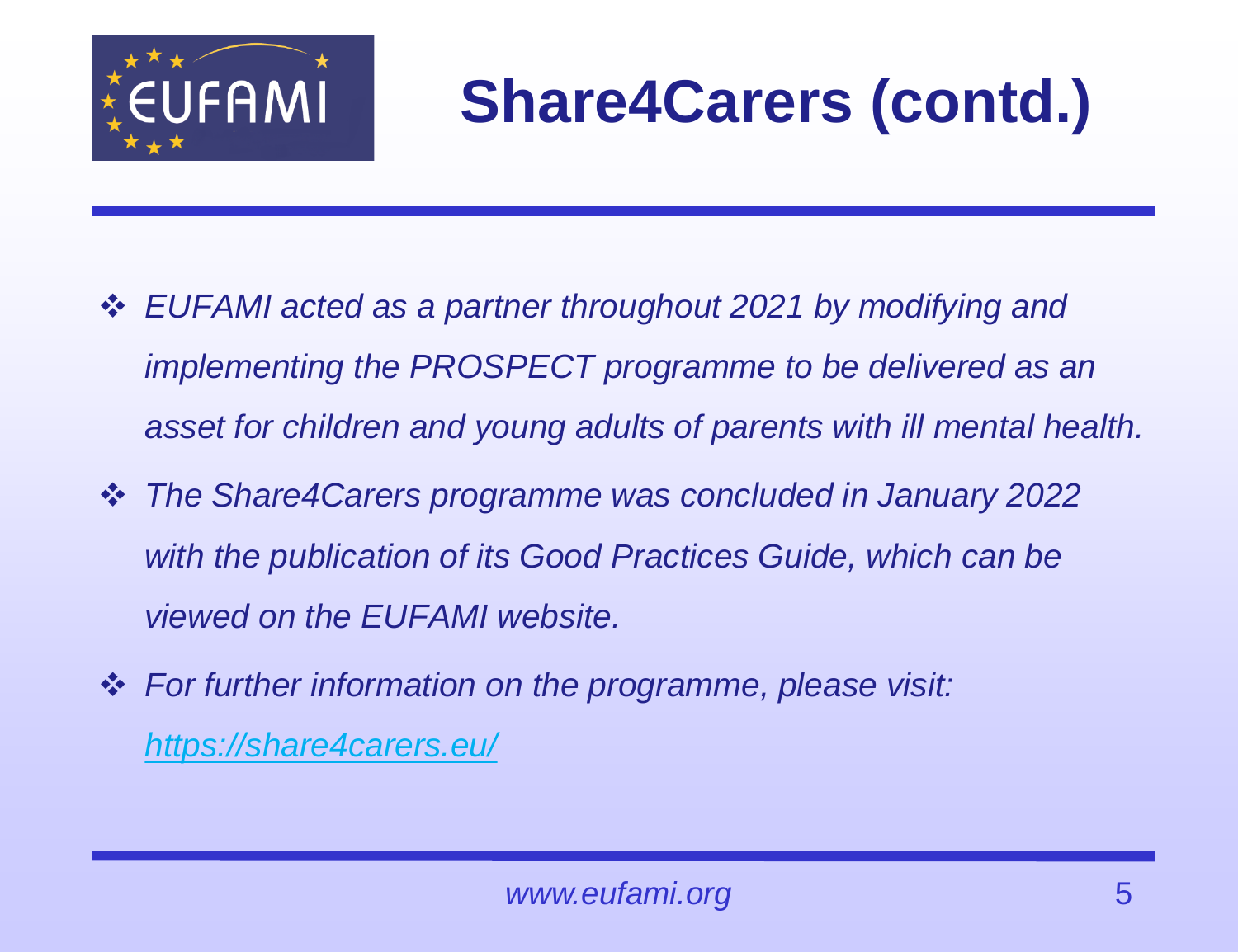



- ❖ Commenced in March 2020
- ❖ Will conclude in March 2023
- ❖ Organiser: The Danish Committee for Health Education (DCHE)
- ❖ Partners from Denmark, Greece, Belgium, Portugal, Italy, Croatia and Greece
- ❖ Practices of art for adults with mental health problems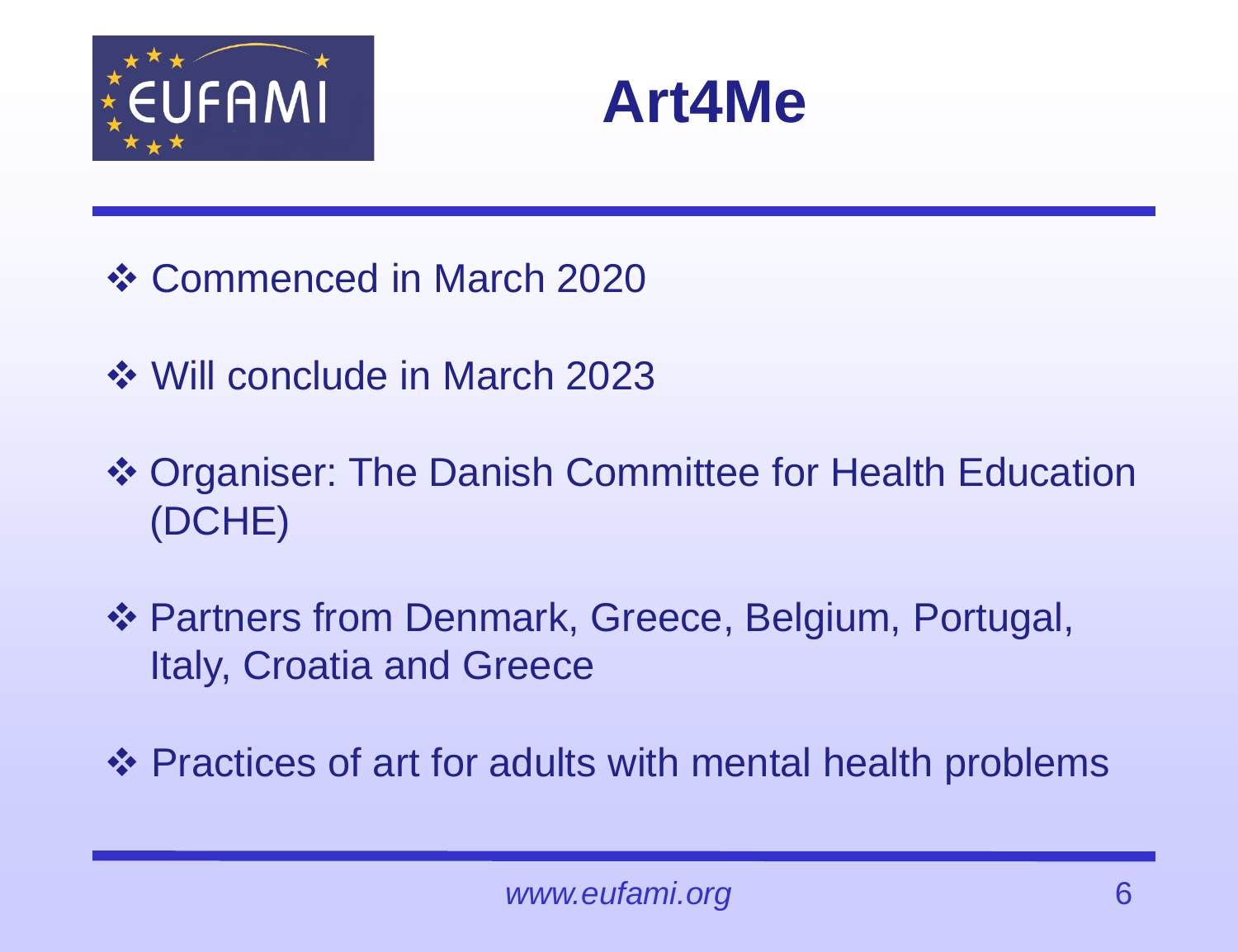

## **Art4Me (contd.)**

#### Aims to:

- ❖ Promote and highlight the importance of mental health promotion through all forms of art, with the goal of improving the lives of millions of Europeans living with psychiatric disorders.
- ❖ Examine the situation in each partner country, concerning the use of art and art therapy in mental health promotion.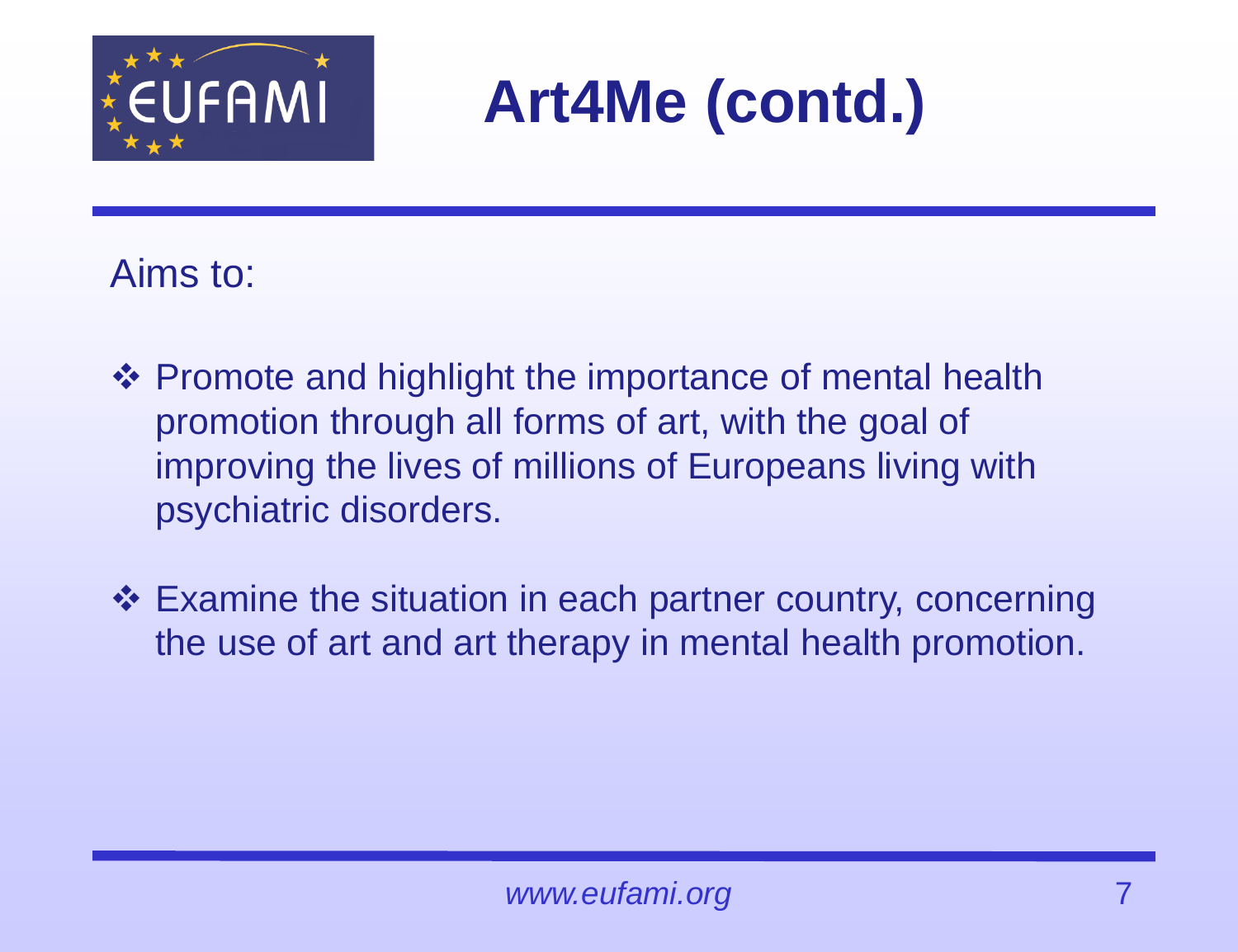



❖ EUFAMI acts as an associated partner of the project mainly by disseminating the good work of all involved.

❖ Next Meeting 6-8 July 2022, Zagreb, Croatia

❖ For further information on the programme, please visit: *http://art4me.eu/*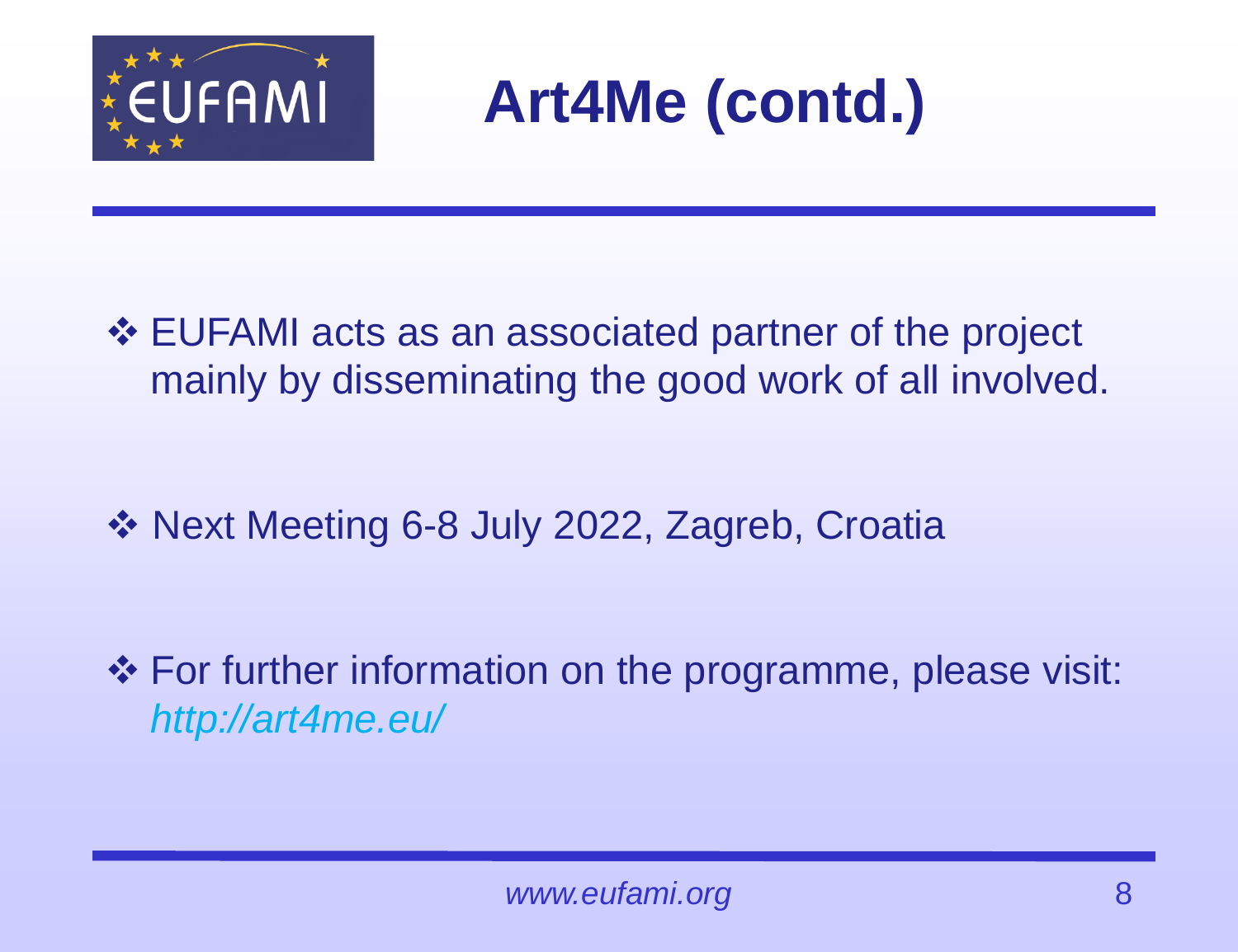

## **SUCESS SUpporting family CaregivErs of adultS with mental health issueS**

- ❖ Commenced in February 2022
- ❖ Will conclude in February 2024
- ❖ Organiser: EPIONI and Similes Brussels
- ❖ Partners from Belgium, Greece and Croatia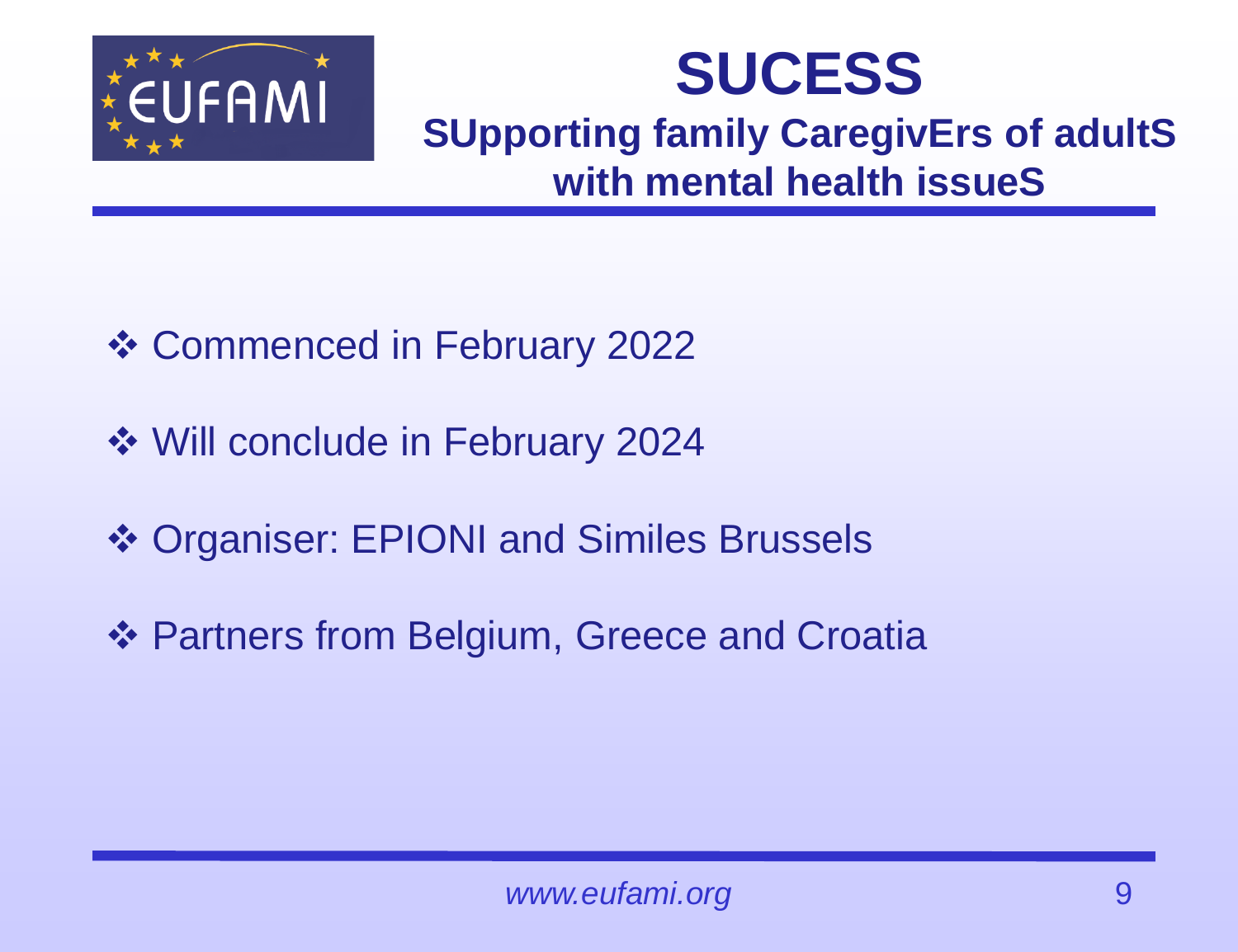

## **SUCESS**

**SUpporting family CaregivErs of adultS with mental health issue (contd.)**

Aims to:

- ❖ Share good practices for supporting family members of people with ill mental health in Europe.
- ❖ Share training programmes in order to support family members of people with ill mental health.
- ❖ Share national and international awareness campaigns for social inclusion of adults with a mental illness and their family caregivers.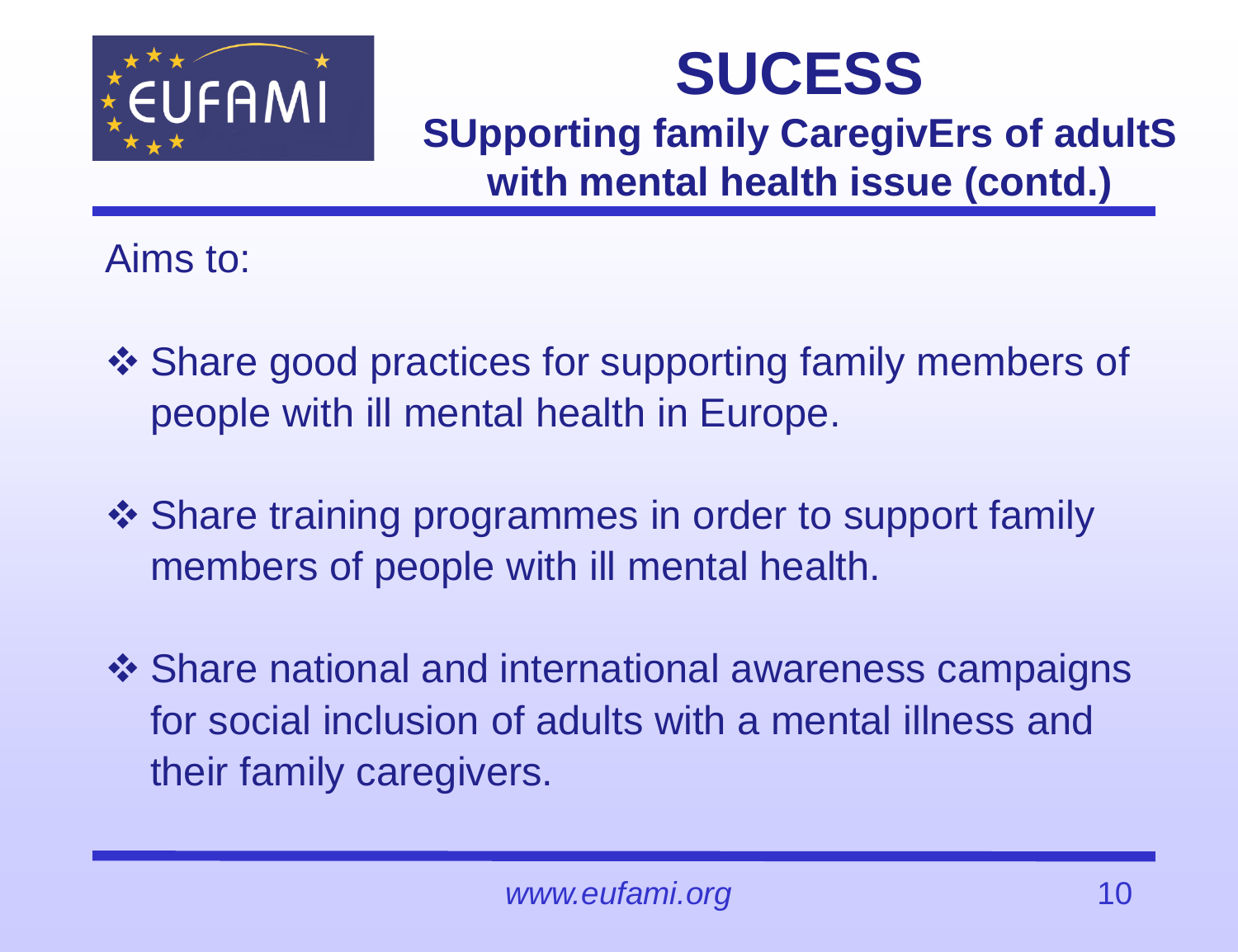

## **SUCESS**

#### **SUpporting family CaregivErs of adultS with mental health issue (contd.)**

### ❖ PROSPECT (EUFAMI)

### ❖ PROFAMILLE (SIMILES BRUXELLES)

*www.eufami.org* 11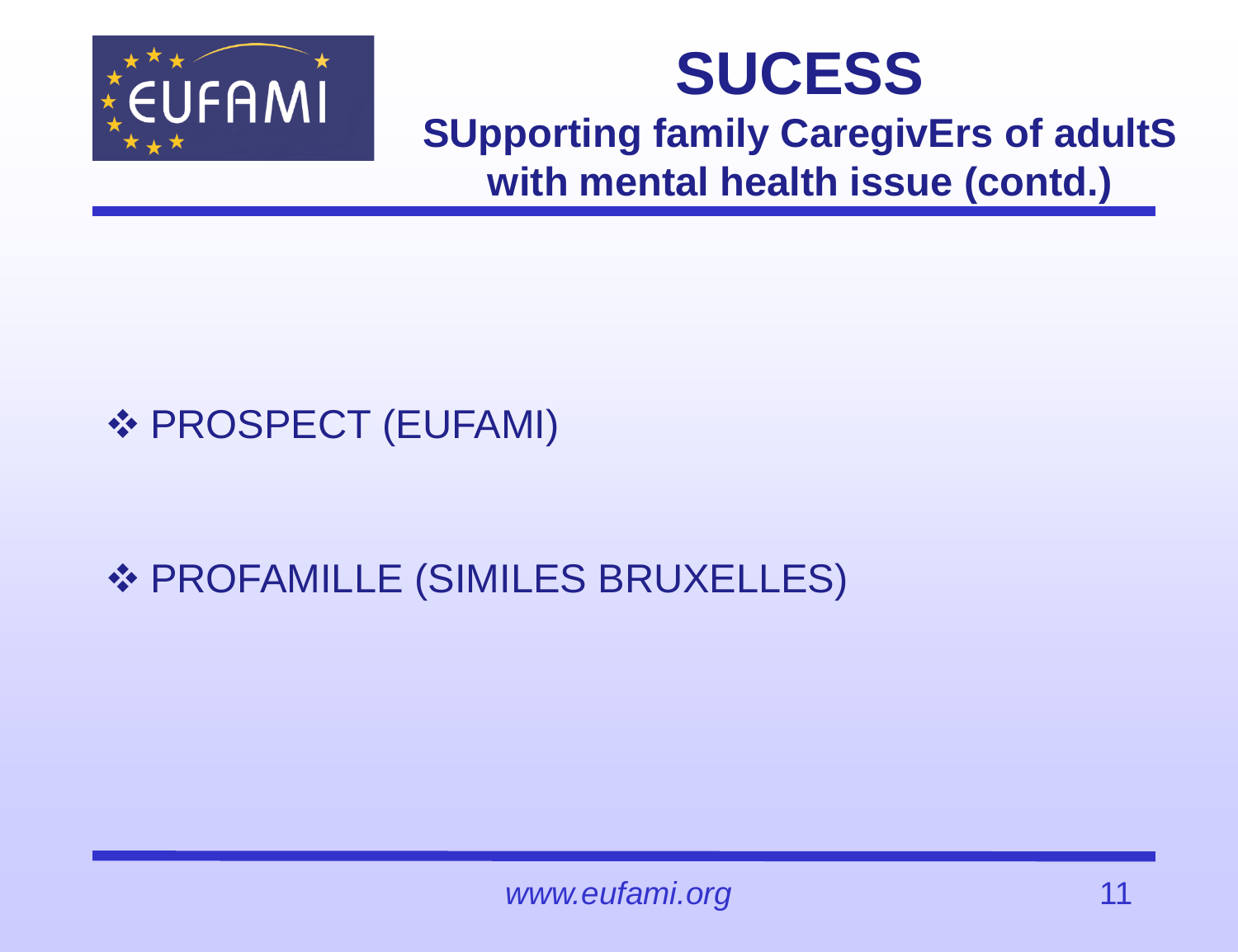

## **SUCESS**

### **SUpporting family CaregivErs of adultS with mental health issue (contd.)**

- ❖ Representatives will meet on multiple occasions during the lifecycle of the project to share good practices and exchange perspectives.
- ❖ EUFAMI acts as an associated partner of the project aiming to communicate to Similes and EPIONI information regarding the development of the PROSPECT Training Programme.
- ❖ Next Meeting 4-6 July 2022, Zagreb, Croatia